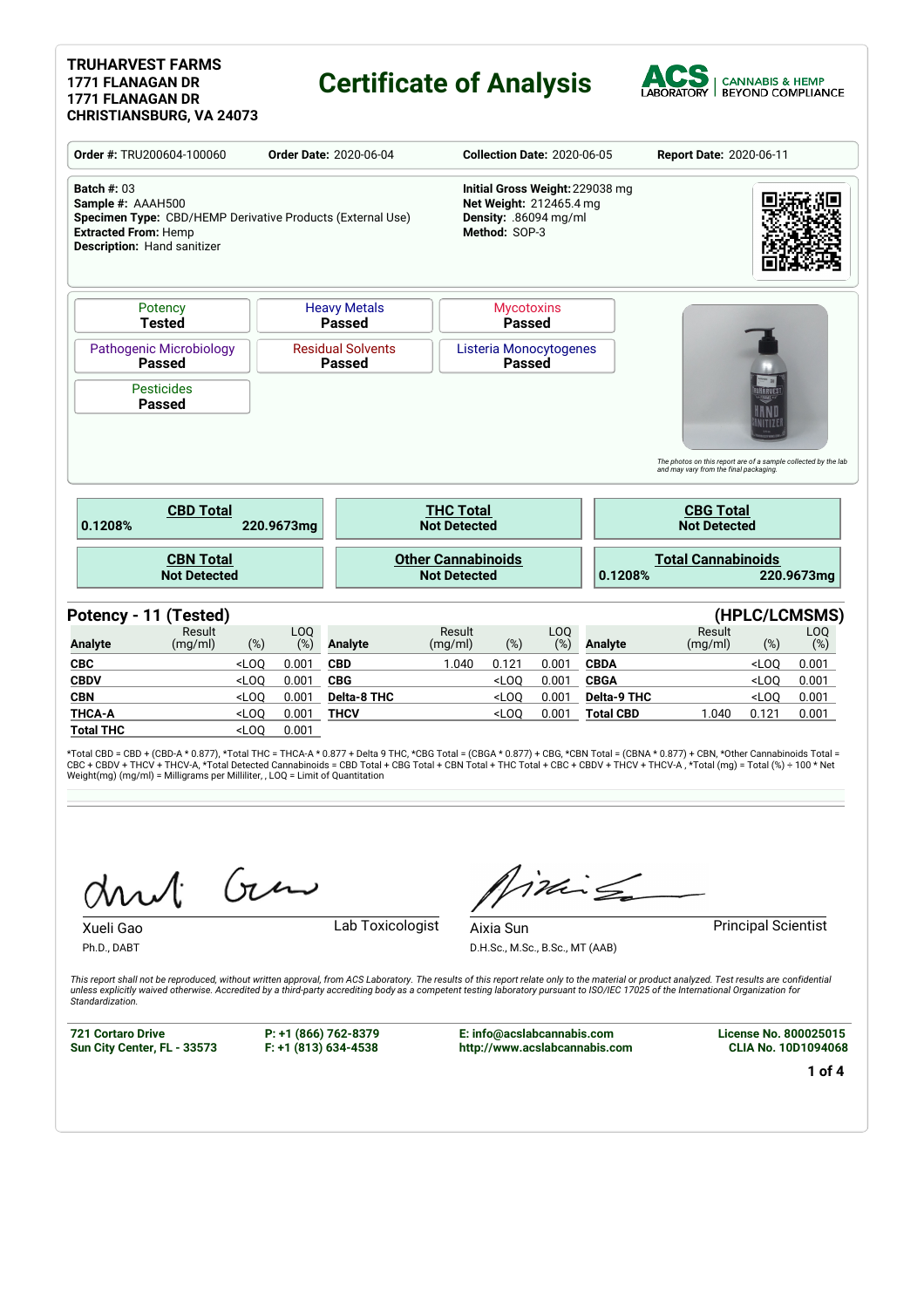### **TRUHARVEST FARMS 1771 FLANAGAN DR 1771 FLANAGAN DR**

# **Certificate of Analysis**



| Order #: TRU200604-100060                                                                             | <b>Order Date: 2020-06-04</b>                                     |                    | <b>Collection Date: 2020-06-05</b>                                                                   |                                                                                                                                                                                                                                                                                                                                                                                                         |                 | <b>Report Date: 2020-06-11</b>               |           |                               |                 |                                                            |                 |
|-------------------------------------------------------------------------------------------------------|-------------------------------------------------------------------|--------------------|------------------------------------------------------------------------------------------------------|---------------------------------------------------------------------------------------------------------------------------------------------------------------------------------------------------------------------------------------------------------------------------------------------------------------------------------------------------------------------------------------------------------|-----------------|----------------------------------------------|-----------|-------------------------------|-----------------|------------------------------------------------------------|-----------------|
| <b>Batch #: 03</b><br>Sample #: AAAH500<br><b>Extracted From: Hemp</b><br>Description: Hand sanitizer | <b>Specimen Type:</b> CBD/HEMP Derivative Products (External Use) |                    | Initial Gross Weight: 229038 mg<br>Net Weight: 212465.4 mg<br>Density: .86094 mg/ml<br>Method: SOP-3 |                                                                                                                                                                                                                                                                                                                                                                                                         |                 |                                              |           |                               |                 |                                                            |                 |
| <b>Heavy Metals (Passed)</b>                                                                          | Action<br>Level                                                   | Result             | LOQ                                                                                                  |                                                                                                                                                                                                                                                                                                                                                                                                         | Action<br>Level | Result                                       | LOQ       |                               | Action<br>Level | Result                                                     | (ICP-MS)<br>LOQ |
| <b>Analyte</b>                                                                                        | (ppb)                                                             | (ppb)              | (ppb)                                                                                                | Analyte                                                                                                                                                                                                                                                                                                                                                                                                 | (ppb)           | (ppb)                                        | (ppb)     | Analyte                       | (ppb)           | (ppb)                                                      | (ppb)           |
| <u> Arsenic (As)</u>                                                                                  | 1500                                                              | $<$ LOQ            | 100                                                                                                  | Cadmium (Cd)                                                                                                                                                                                                                                                                                                                                                                                            | 500             | $<$ LOQ                                      | 100       | Lead (Pb)                     | 500             | $<$ LOQ                                                    | 100             |
| Mercury (Hg)<br>$(ppb)$ = Parts per Billion, $(ppb)$ = $(\mu q/kg)$ , LOQ = Limit of Quantitation     | 3000                                                              | $<$ LOQ            | 100                                                                                                  |                                                                                                                                                                                                                                                                                                                                                                                                         |                 |                                              |           |                               |                 |                                                            |                 |
| <b>Mycotoxins (Passed)</b>                                                                            |                                                                   |                    |                                                                                                      |                                                                                                                                                                                                                                                                                                                                                                                                         |                 |                                              |           |                               |                 |                                                            | (LCMS/MS)       |
|                                                                                                       | Action                                                            |                    | LOQ                                                                                                  |                                                                                                                                                                                                                                                                                                                                                                                                         | Action          |                                              | LOQ       |                               | Action          | Result                                                     |                 |
| <b>Analyte</b>                                                                                        | Level<br>(ppb)                                                    | Result<br>(ppb)    | (ppb)                                                                                                | <b>Analyte</b>                                                                                                                                                                                                                                                                                                                                                                                          | Level<br>(ppb)  | Result<br>(ppb)                              | (ppb)     | <b>Analyte</b>                | Level<br>(ppb)  | (ppb)                                                      | LOQ<br>(ppb)    |
| <b>Aflatoxin B1</b>                                                                                   |                                                                   | $<$ LOQ            | 6                                                                                                    | <b>Aflatoxin B2</b>                                                                                                                                                                                                                                                                                                                                                                                     |                 | $<$ LOQ                                      | 6         | <b>Aflatoxin G1</b>           |                 | $<$ LOQ                                                    | 6               |
| <b>Aflatoxin G2</b>                                                                                   |                                                                   | $<$ LOQ            | 6                                                                                                    | Aflatoxin Total                                                                                                                                                                                                                                                                                                                                                                                         | 20              | $<$ LOQ                                      | 6         | <b>Ochratoxin A</b>           | 20              | $<$ LOQ                                                    | 12              |
|                                                                                                       | Result                                                            |                    |                                                                                                      | Pathogenic Microbiology #1 (MMTC Compliance Panel) (Passed)<br><b>Analyte</b>                                                                                                                                                                                                                                                                                                                           | Result          |                                              |           |                               |                 | (Micro<br>Array)                                           |                 |
|                                                                                                       | Absence                                                           |                    |                                                                                                      | STEC E. Coli                                                                                                                                                                                                                                                                                                                                                                                            | Absence         |                                              |           |                               |                 |                                                            |                 |
| <b>Analyte</b><br>Salmonella<br>Msl                                                                   |                                                                   | $\int \mathcal{U}$ |                                                                                                      |                                                                                                                                                                                                                                                                                                                                                                                                         |                 |                                              | $ikr\leq$ |                               |                 |                                                            |                 |
| Xueli Gac<br>Ph.D., DABT<br>Standardization.                                                          |                                                                   |                    |                                                                                                      | Lab Toxicologist<br>This report shall not be reproduced, without written approval, from ACS Laboratory. The results of this report relate only to the material or product analyzed. Test results are confidential<br>unless explicitly waived otherwise. Accredited by a third-party accrediting body as a competent testing laboratory pursuant to ISO/IEC 17025 of the International Organization for |                 | Aixia Sun<br>D.H.Sc., M.Sc., B.Sc., MT (AAB) |           |                               |                 | <b>Principal Scientist</b>                                 |                 |
| <b>721 Cortaro Drive</b><br>Sun City Center, FL - 33573                                               |                                                                   |                    |                                                                                                      | P: +1 (866) 762-8379<br>$F: +1$ (813) 634-4538                                                                                                                                                                                                                                                                                                                                                          |                 | E: info@acslabcannabis.com                   |           | http://www.acslabcannabis.com |                 | <b>License No. 800025015</b><br><b>CLIA No. 10D1094068</b> |                 |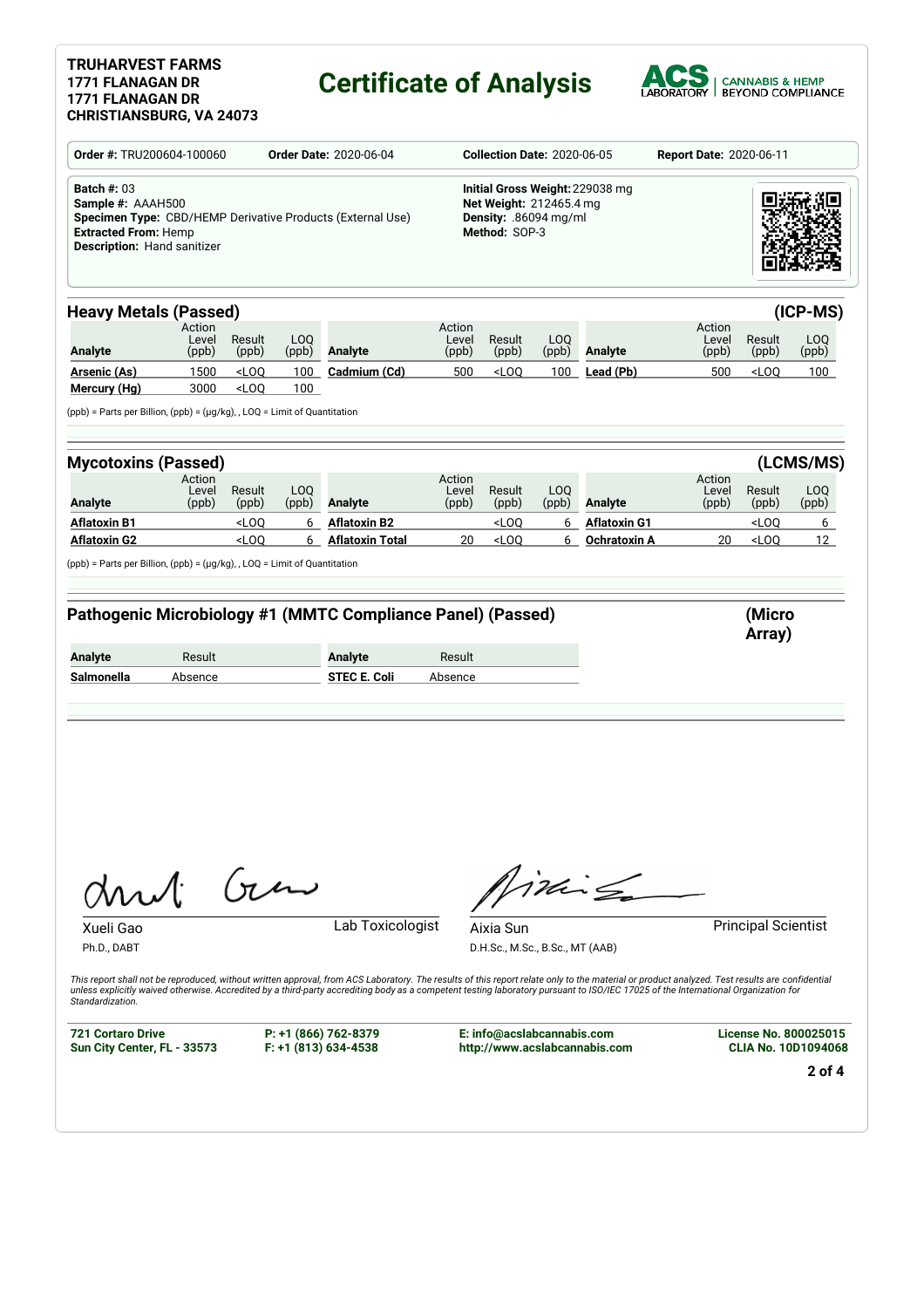#### **TRUHARVEST FARMS 1771 FLANAGAN DR 1771 FLANAGAN DR CHRISTIANSBURG, VA 24073**

### **Certificate of Analysis**



| <b>Order #: TRU200604-100060</b>                                                                                                                                    | <b>Order Date: 2020-06-04</b> | <b>Collection Date: 2020-06-05</b>                                                                                 | <b>Report Date: 2020-06-11</b> |  |  |
|---------------------------------------------------------------------------------------------------------------------------------------------------------------------|-------------------------------|--------------------------------------------------------------------------------------------------------------------|--------------------------------|--|--|
| <b>Batch #: 03</b><br>Sample #: AAAH500<br>Specimen Type: CBD/HEMP Derivative Products (External Use)<br><b>Extracted From: Hemp</b><br>Description: Hand sanitizer |                               | Initial Gross Weight: 229038 mg<br><b>Net Weight: 212465.4 mg</b><br><b>Density: .86094 mg/ml</b><br>Method: SOP-3 |                                |  |  |

#### **Residual Solvents (Extract Only) (Passed) (GC/GCMS)**

| <b>Analyte</b> | Action<br>Level<br>(ppm) | Result<br>(ppm) | .<br>LOO<br>(ppm) | Analyte        | Action<br>Level<br>(ppm) | Result<br>(ppm) | LOO.<br>(ppm) | <b>Analyte</b>  | Action<br>Level<br>(ppm) | Result<br>(ppm) | LOO<br>(ppm) |
|----------------|--------------------------|-----------------|-------------------|----------------|--------------------------|-----------------|---------------|-----------------|--------------------------|-----------------|--------------|
| <b>Acetone</b> | 5000                     | $<$ LOO         | 87.9              | <b>Benzene</b> | 1.6                      | $<$ LOO         | 1.6           | Chloroform      | 53                       | $<$ LOO         | 53           |
| <b>Ethanol</b> | 5000                     | Passed          | 26.7              | Hexane         | 60                       | $<$ LOO         | 36.6          | <b>I-Butane</b> | 5000                     | $<$ LOO         | 100          |
| Isopropanol    | 5000                     | $<$ LOO         | 52.3              | Methanol       | 3000                     | $<$ LOO         | 87.9          | N-Butane        | 5000                     | $<$ LOO         | 200          |
| Pentane        | 5000                     | $<$ LOO         | 389.5             | Toluene        | 890                      | $<$ LOO         | 38.4          |                 |                          |                 |              |

(ppm) = Parts per Million, (ppm) = (µg/g), , LOQ = Limit of Quantitation

#### **Listeria Monoctogenes (Passed) (qPCR)**

| Analyte              | Remark  |
|----------------------|---------|
| Listeria             |         |
| <b>Monocytogenes</b> | Absence |

Gen

Xueli Gao **Lab Toxicologist** 

Ph.D., DABT

Timile Aixia Sun **Principal Scientist** 

D.H.Sc., M.Sc., B.Sc., MT (AAB)

This report shall not be reproduced, without written approval, from ACS Laboratory. The results of this report relate only to the material or product analyzed. Test results are confidential<br>unless explicitly waived otherwi *Standardization.*

**721 Cortaro Drive Sun City Center, FL - 33573** **P: +1 (866) 762-8379 F: +1 (813) 634-4538**

**E: info@acslabcannabis.com http://www.acslabcannabis.com** **License No. 800025015 CLIA No. 10D1094068**

**3 of 4**